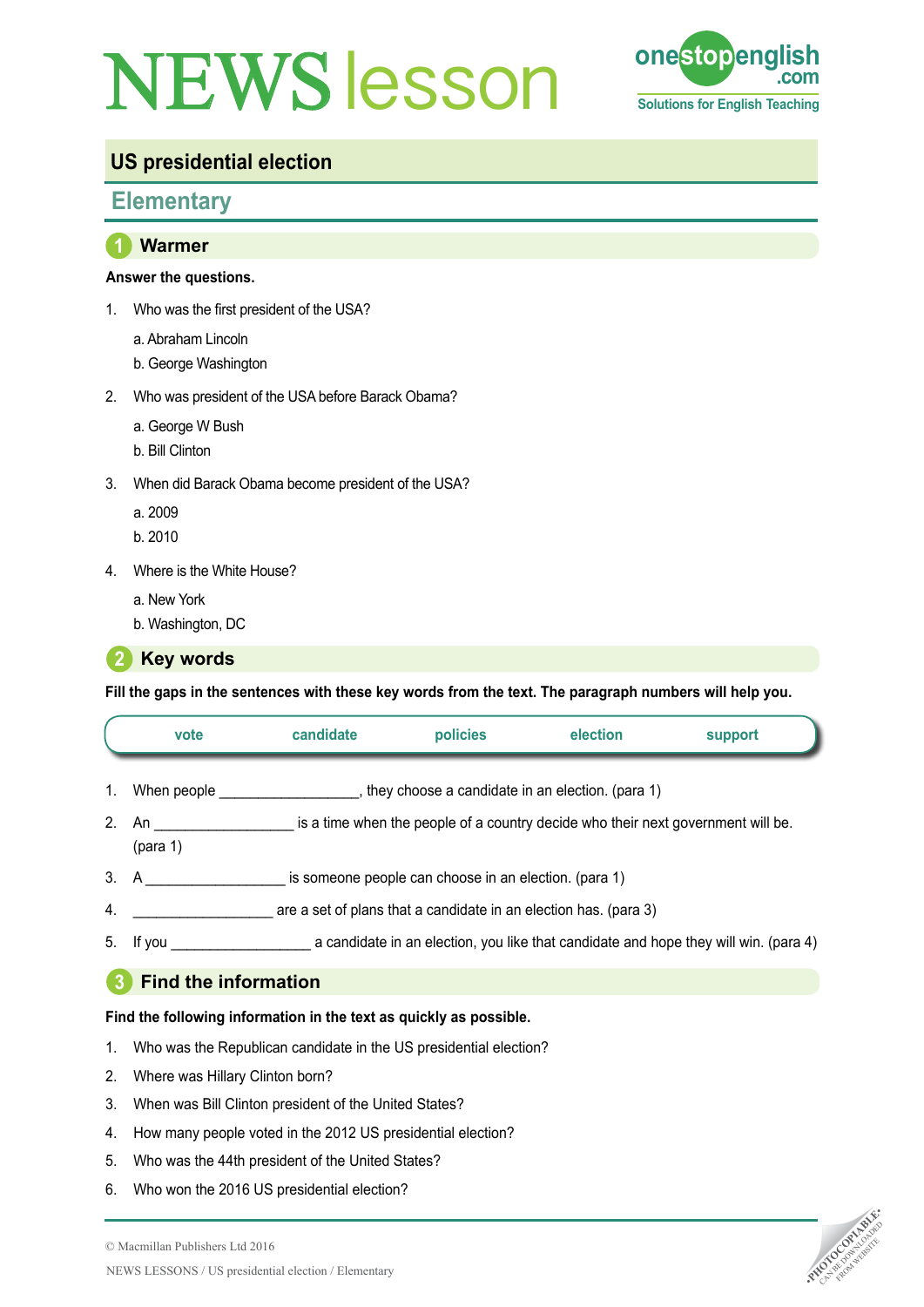# **NEWS** esson **one stop english**



# **US presidential election**

## **Elementary**

#### **US presidential election 10 November, 2016**

- 1 On 8 November, 2016, Americans voted in the United States presidential election. Barack Obama won the 2008 election and he became the 44th president of the USA in January, 2009. He also won the 2012 election but the US constitution does not allow anyone to be president three times so he was not a candidate in this election.
- 2 The two main candidates in the presidential election were Hillary Clinton for the Democratic Party and Donald Trump for the Republican Party. Hillary Clinton was born in Chicago in 1947 and is married to Bill Clinton, who was the 42nd president of the USA from 1993 to 2001. She was United States Secretary of State from 2009 to 2013. Donald Trump was born in New York in 1946. He is a billionaire businessman who made his money from buying and selling buildings.
- 3 The two candidates had very different policies. Hillary Clinton said she would increase some taxes and have more gun control. She also wanted to close the Guantanamo Bay prison in Cuba. Donald Trump said he would reduce taxes, have less gun control and build a wall along the border between Mexico and the USA. He promised to keep the Guantanamo Bay prison open.
- 4 In the 2012 election, 126 million people voted, just 57.5% of the 219 million people with the right to vote. Most people believed that it was very difficult to say which candidate would win but noone was sure how many people would vote this time. Many voters supported Hillary Clinton and hated Trump, while others supported Trump and hated Clinton. In the end, the American people decided that Donald Trump would be the better president and voted for Donald Trump to be the 45th president of the United States of America.

### **4 Comprehension check**

#### **Match the beginnings to the endings to make statements about the text.**

- 1. Hillary Clinton said she would …
- 2. Donald Trump promised …
- 3. Donald Trump said he …
- 4. Hillary Clinton said she …
- 5. Donald Trump promised to …
- 6. Hillary Clinton was …
- a. … would have more gun control.
- b. … US Secretary of State from 2009 to 2013.
- c. … would build a wall along the border between Mexico and the USA.
- d. … increase some taxes.
- e. … to keep the Guantanamo Bay prison open.
- f. … have less gun control.

## **5 Chunks**

#### **Rearrange the words to make phrases from the text.**

- 1. the wall a border along build
- 2. the to vote right
- 3. was but no-one sure
- 4. 8 on 2016 November
- 5. main the candidates two
- 6. to difficult was very say it

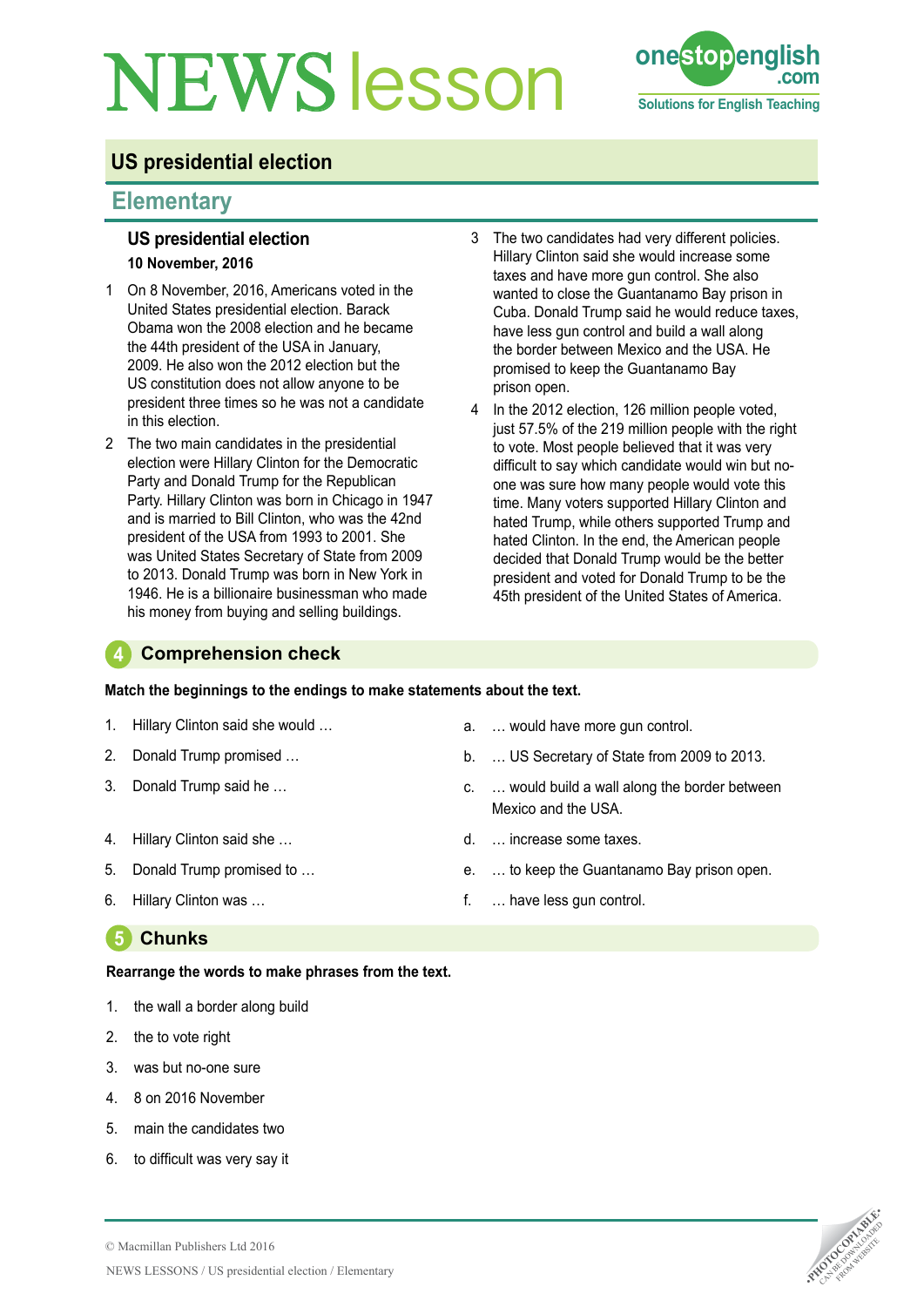# **NEWS esson one stop english come**



# **US presidential election**

## **Elementary**

#### **6 Vocabulary focus**

#### **Match the words from the text with their meanings.**

| $1_{\cdot}$    | border          | а. | money people have to pay to the government  |
|----------------|-----------------|----|---------------------------------------------|
| 2 <sub>1</sub> | reduce          | b. | the set of laws of a country                |
| 3.             | billionaire     | C. | someone who votes in an election            |
|                | 4. constitution | d. | the official line between two countries     |
| 5.             | tax             | е. | make something less                         |
| 6.             | voter           |    | someone who has more than a billion dollars |

**7 Verbs**

#### **Complete the sentences using the correct form of the verbs.**

|                | reduce                           | make                     | win                                      | support |
|----------------|----------------------------------|--------------------------|------------------------------------------|---------|
| $1_{\cdot}$    | Both candidates hoped they would |                          | the election.                            |         |
| 2 <sub>1</sub> | Many voters ___________          | Clinton and hated Trump. |                                          |         |
| 3.             | Trump said he would              |                          | taxes if he became president.            |         |
| 4.             |                                  |                          | money from buying and selling buildings. |         |
|                | <b>Discussion</b>                |                          |                                          |         |

#### **Will Donald Trump be a good president? Why? Why not?**